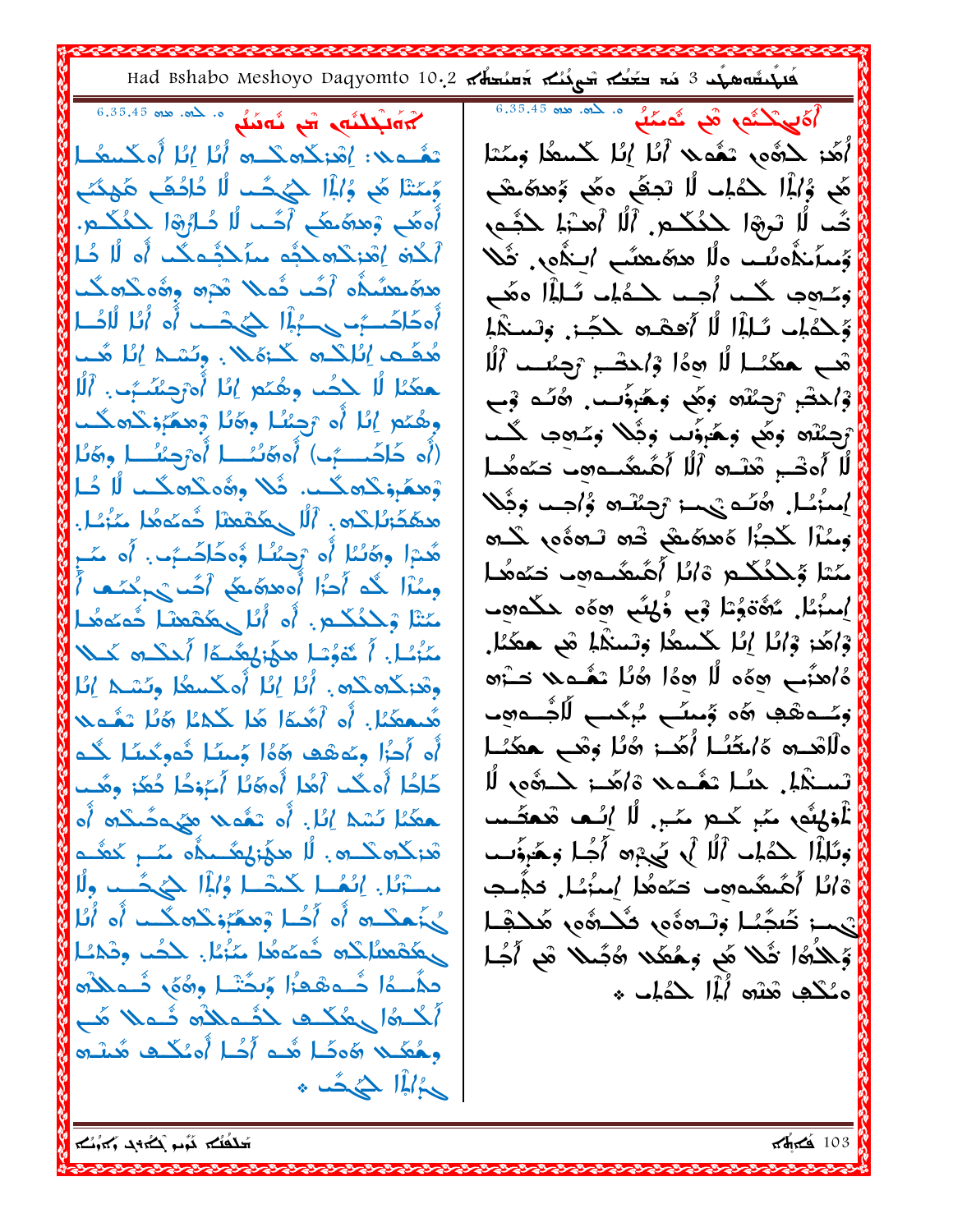Anad Bshabo Meshoyo Daqyomto 10.2 مَسْتَطْعَة شَاءَ Had Bshabo Meshoyo Daqyomto 10.2  $3.16.23$   $8.2.4$ هُــــــــــ أَيُّـــــزِياْ! هَٰزِهُــــــدهْ! وهَمكْـــده أَه هكْــنُـــــــــــــــــــــــــــــ وْحِدُّمُكُمْ كُلُّهُ ۚ هُوَ تُعِدُّمُ كَرْحِعُرْبَ 3.16.23  $\left(\sqrt{(n+1)^2 + 1/2}\right)$ أَمْتَصْلَ فَمكْمِعا أُمْمَكْسُلْ هُوَدًا دُاهُنّ. الْمِبْكَى ابِنْدِي وَهَـعَـدْهِ أَبِنْدُي وَكُـهُا هَٰٮ لَٰا خُرِكَىـدُه وُهِ،مَـعَـكُـرَه وَجَلَـٰهُا هَا،لُه ؟ أَبِ وُمِنْنَا وَالْحَنَّةَ إِنَّا كَنِهَا أَحَقَّمْ؟ . هَي ەۋەشىھ ۆكلەر گىچىدا خېئىمى مەك أَوَّهْشَفْ لَا شَعْكُ، وَلِلْأَلْثَا هُنَفْ لَا وَهُنَّدُه أَه هَٰتِكُمْ وَجَدُهُ هُنَّوَهُ كَلَّكُوهُ أَه هَمَكُــٰتِهِ وَلِكُــٰتُهُۥ وَشَا/لُم هَٰلُم هَٰئِـمِنَـٰلَ. لَّاهُ لَلأُهُ! هُـمْكُمْ بْهِيْزَ وَلِلذُهُ! هَبَّسِعْ إِنْهُا قُبْضُو لَٰا مُجِجْلا وُمِنْتُونَ هُبِ وَسُهُو رَّةُهِ وَإِنشَاهِ أَنَّهَ, إِنَّمَا لَا تَجِحْلِ تَجِمْرَهِ وْْمِسْا مَضُعُلا هَـْمَوْأَا شُمْحَكْمُنَا. هَالْ لِـزَّا هُم وهُجُـ; حَجَّـه ومَعْصُــم ۞ه حَكُـلاهُـا 86 هَدُلا حَدُّ و86 مَدَّمْدَ هَدَوَّالَ أَبْ هُنُا نَحْدًا حْدَثَ هَجِيًّا وَيْحَدَّا مُتَصَّعًا. شحعْكَ عَانَـْتَ أَبْ هَوَوَأَنْتَظَ وُو يُدْكَفُطْ مَجْعَدُوه إِلَيْهِمْ وَخُلِّكُمْ الْمُمَارِّدَةِ مِنْ الْمَحْسَنَةِ مِنْ هَدَهُمُنَا } هِ أَحْدُهُ لِ } هُ أَحْدُهُ الْمُدَمَّنَ لِكُما لِكُلُّهَٰا فَجَنِّـتِ هُوَيْحِبَ وُاُسْتِرِ حِجُجَ أَ مَحَّتَهْا هَوَوَّا كَرُوجِكُوْوِ وَ وَمَعَا مَّتَّمَعْلَ حَسُرْكُمْلِأُومِ. وَلَمْ صَاحَ هُزْمًا مُّرَبِّلا دُبِهِ أَكْمَا أَبِ سُا وَا سَفَتِهَا هَوَوَّا وَدْمَا هُسمجُـٰۂِهُٯٖۥ وَسُتُـُمْـا وُهِنَّىمُـِ ٱلْب كَهْلَــدُا. كَـلاهُوجًـا لِــزُا إنْهُـا لًا منهَمَف شَيْبًا هُنَا لَٰا إِنَّـم ثَمَلَاجِـهَٰۥ خُجِنَّتُمُـا وُّەسْبە كَانْشَا. حْكُس وِتْحْسًا شُمْحًا هُتْرُه وْلَجُم. أَبِكُ فَمِكْمِعِهِ أَه أَفْكُم أَه قُاهُا أَه ثَلْكَتْرَمْ يَهِمْ وُسْلَبُتُمْ ۚ وَهُ مِنْ أَوْ فَكُمْلُوهَا وَلَيْكُمْ مِنْ أُهنُدهَكُمُ أَه أَمَنْنَا أَه أَنفُ هُدَأَا أَه هَنَّت ەْ)، أَفُكْــه ەْ)، قُافُــا ەْ)، خْلاھُــا ەْ)، وُّهَدُا أَه هَنَّ يَجْبُلُ قَدْرُه هُـُوهِ وَٱلْمُعْصَلَ. مِيْسَاءَ) مَكَمَاءُ أَنْهُمْ وَهُنْهُمْ وَأَنْقُصْبُ وَالْمَشْمَرِ أَه 1⁄8أَه وْهَمُسُــا أَه همُسُــا وُلِكُــ1⁄9 ه َقُلا تَعْـــــْمِمْ وَُــحَجَّــــمٍ وَهُء. هَ/يَــــَدُّهِ، كأحمدت وَهمَسُا هَهمَسُا وَلِللَّهَا.

## 

رجَه وهَه فِي أَهِ إِنْمُا مُوْهُومُا أَسْكَى وَهْدِكَنِّي وهَهِ وهُجِهَنِي جَدِلًا هُاوْا وضَهْبِ خَمشِه وَهُنَى يَعْمَدُ كَذَلا أَسْكَبَ وَّاسِمْ هِوَمَا خَادَّوَى وَّوْمِتْنَا فَيُومُ الْحَدِّرِ أَهْدَّبَ هِوَهِ هَدفتني حَجَّمَى تَحْمَدُه وَتَمُّدَى أَمْلًا وَهُدِبْهُ فَدَكْدَهَا. أَنْظِ هِءُا فِي لَمُحِدِّلُ تَشَدُّهِت وَيُحِبُّل مَج تَوْهونُنا وَّف تُهِنَا وَعِعْدِهِ هِهَا هِمْهَا وِكْجِرْبٍ هِهُو هُوْلٍ مَحِبًا هَاوُا هُو تُعِمَّا وَاهُدِ كِـهُورٍ كَتَعْدِ تَعْعَلُوهُمْ إِنَّا وَحْقَوْهُمْ يَهْدَ إِنَّا أَبَثُلُوا فِي هَي أَبِثُلُوا. وَعَدَّةٌ ذَكَّرَ مَنْ ذَابِهِ هِوَا ذَهِ وُمِنًا شَعْدًا وَالْمَنَكَ حَكْمَوْهِ، مَعْقَلًا أَنَّهِ وَجِّرِ عَكْسَبٍ وَقِدَّنَّبٍ حَزَمت شَي ْضَمَٰا هَءٍ. ءهُوْا ٱلْمُبِكَّدِ هِءُلِّ كَحِكْدَهُمٍ مُّهُءوُنَا هَ/وَهُنَا وِكُعنَى خَافِقُهم وتَعِكْدِ وَسكبُا كَمِلًا فَكُنُّوهِ وَمُدَمُّوَهُ وَأَنْ هَدُوهُ وَهُنَّى تَعْمَدُ مَعْسَلًا. وَهَيْدَالُ مَن أَمْكَن وَهَيْشَا أَبْلَى

حَلْفُلُكُمْ مَرْمَوْمُ لِكُمُ مِنْ مَرْفَعُكُمْ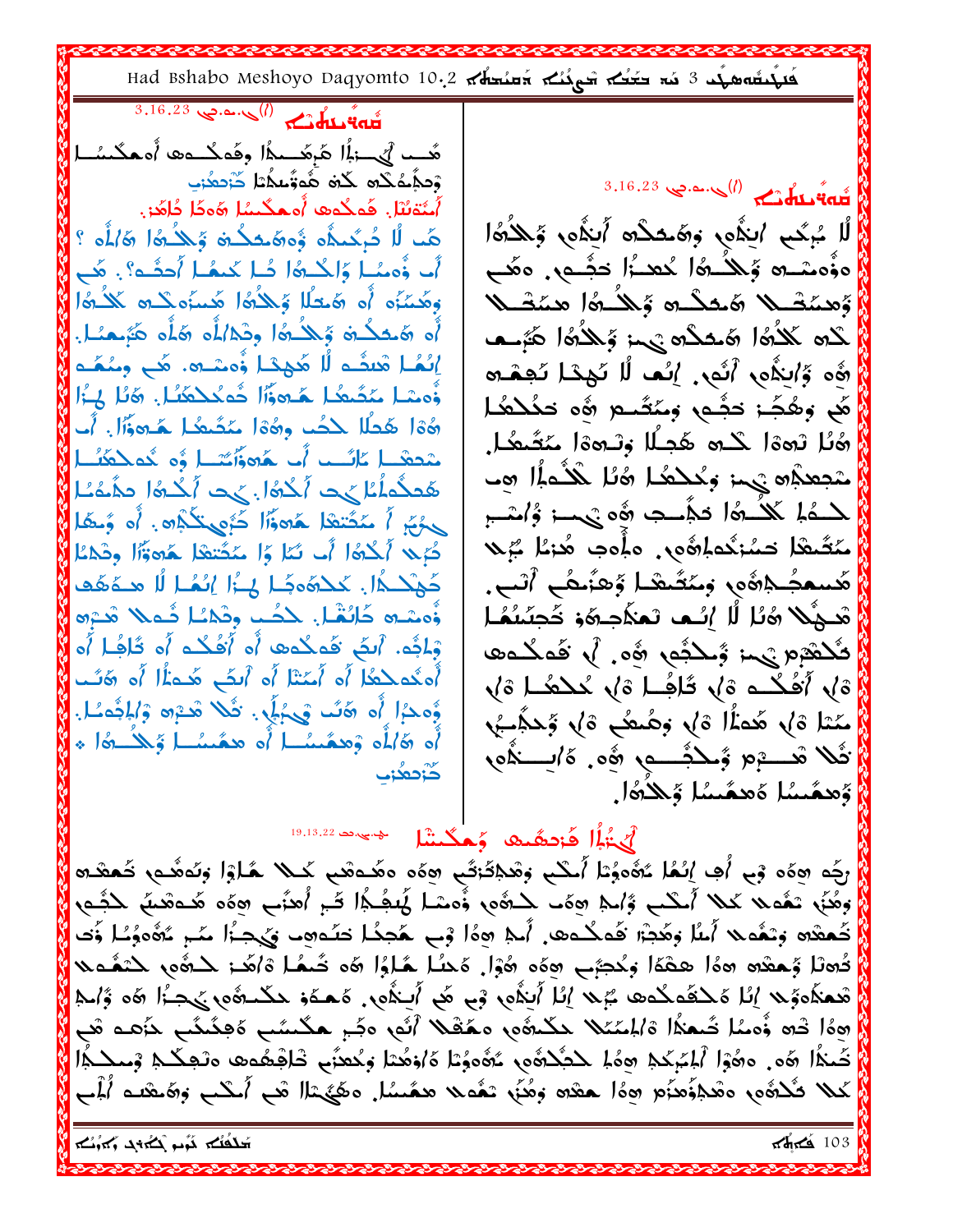Had Bshabo Meshoyo Daqyomto 10.2 مَسْتَطْعَة مَنْ عَبْدُ مَنْ 3.4 Had Bshabo Meshoyo Daqyomto هِهُه هَمْعَكُنْبِ هُمِنْكُمُوْهُمْ مَعُنُوْمٍ وَحُمْدٍ وَخُمْتِهِ هِهُمْ. هَيُسْأَأُ وْبِي أَفِ مَنُهْمَا قُلْعت تَجْكِبُثُورٍ وَٱخْفُتُ أُوهُرِهِ ٱللَّهِ هَزُمَ تَكْلُفُ وَسَعْجَمَ وَهُنَّتُورٍ وَهَكُلَّكَ تَحْفَظ وقشأه المكشف ەھْجَنًا حَسَّىلًا ذُكَّا مُعَقًّا ھِمَّا مِكْيِمًا ھَيْشُمْلُو مَِيْلُوْا. كَم فِي أَحْلَاكُمْ ھُكْب هُـمْ َفَمكُمِ خَنْدُسُه وَتَجْتَبِر حَجَّكُم مَّحْبُوتُمَا مَجَاجَلَهَا مَثَلَا الْمَوْجَعَكُم هَامَد وَمُا وْٱلْكِم لْكَلِّصُ وَٱلْكُتْ وَٰإِذِ وََّوِهِ مَّنَ أَسْرًا. مَغَيَّدَ وَوَٰهَ إِنَّهُمْ لَهُمْ وَلَى اللَّهُ وَمَعْمَعَه وَوَدَ كَلِّهِ للطَّفَبُوتُمَّا لِلْهُبِعُجَّاأُوهِ وَلَلْوُهِجُوهِ ۞ وَبِ هَٰفَ آَجِنًا خَاهَمَّا ﴾  $4.1.5$  o.l, (1) هُد }َي:إُا هَعَدهُ! وهَمكُمْ أُهمكُندُا وْدِيَّىمْكُلُو كُلُو هُوَتُسْلُمْنَا خَرْمَعْنِي أَمْتَالُنَا. هُمكُمْعَ أُمْحَكْسُلْ هُوَجًا خُلِّعًا.  $4.1.5$  o.l,  $\left(\frac{1}{2}\right)$   $\frac{1}{2}$   $\frac{1}{2}$ رَهُودًا سِعٌيقَت أَلاَدُه ذُهو ذُرَّقْنَا وْهِعُسْتَا. أَه تَجْتَ أَوَّاوَّا وَهِ حَـــَمَّا وَاحْـــوًا. أَه هُجُدًا ههَم سمُنجَّمٍ لِلْجُمِ أُمِرٍ همُعمُنَا أَعْكَالَ وَهَوْشَا مُوهِكُت أَو مُحَكِّلًا ۚ قَلا وَّههُمْما هَؤُكُما كُنْݣَالُ وْإِوَّاهِ هَمَا وَكَلَاهَا. مِّم وَهِدْ وَوَٰوَا هُوَهُ هُوَمَا. مُمْرًا. أَيْحُمْ رُوْدُا مْتَصَلًّا مْجْحَدًا حَزْحُب خُلًّا وابُــَ هَايْاً! كَلائِسًا تَعَرِّبْتَائِسًا وَْحِسْبًا! وِمْبِئِسَت كَمِ هِلْمَحْكَمِ تَعْلَاكُسْتِ لَكْسَتْ وْسَحْ الْمُوْلَ هْسكُعبُـل أَه هْـل شُـهِـلا خُـرْبُـهُـل. أَلْل لُل أُبْل حَجَّ أَوْمِلًا هو حَكَّ وَهُنجُم أَمْلَوُّ أَهْ هُبِ وْْهِمْمِيْنَ بِمُنْحُمْتُا. أَوْ هْجَرْجُتْ لْمُسْتَمَارِ لْلْمَسْتَمَارِ لْلْمَسْتَمَارِ َثَلًا ثَــز إِنْــم ٱلْلهُ أُهِــلُلا ٱلنُّل نَهِـمـب وُّلَ مْدَرِهِ حَــَـَ تَحَمَّنَهُـ مِنْ مِعْقَنَا أَلَّا لًا خَالِمًا إِثَارِ لَمَا يَهْدَمُ وَالْجَمْعَاتِ مَعْتَقَا إِثَارِ رَّەُمُكُمْ أَوُحِكُمْ. هُمْتِرَا - وُەمَئْتَعِعْظَمَــَرَّتْ أَهْ ٱلْمَالَكُمْ حَدُّوْا ٱلرُّوَٰوَعُكُمْ وَّسُبَ يَهْدَ هُٰذِكَمَا لَهُمْ الْمُؤْمَنَ هُزْعُلْهُا. حَدُب أَهْلَا لَا عْجَعَهُمْ مْعْقَدْ هُه. شَهْلًا هُنَا لَا شَى هِبْمِ آَجِبًا £ههُم، أَحِبُّ). بِجُبُّو وهُولًا إِذَا أَو هُزْسًا وَهُوَا وُمِنَّى حَزِّهُما وَسَّالَمَا هُزْسًا هَا وَهَمْسَهُوْ قَى هَلِيهَا وَحَدَثَ مَنْ وَقَوْمًا وَحَقَّقًا وَهُـب تَحَاهَدُ ا بَعْشَاءُ وَسْعُوبُهِ أَيْرِيْهِا مَثْلِيَّةٍ مِنْ أَمْسَمَهُ لْمَكْمَلَا. أَوْ يُهَاكُمُ أَبْ تُلْسًا وِكْخُسًا. أَوْ وَكَتَكَمُلَا دَهُمْنِي نَـْدَةَا ـِهُدَمِنُـا لِإِنْـم أَسَّكَمُا مِّيَّةُ الْمُحَمَّدِ الْأَمْرِيَّةِ الْكُمْلَا وَالْمُسَامَّةِ الْمُسَامَّةِ الْمُسَامَّةِ ا |إِنُم مَّع لَمْدُهُ| أَحْدُهُ الْأَنْفُذَبِ \* مثلونة مثلاثه منع من كْشُەللى بىر ئىش كىشەت  $\frac{1}{2}$ دَٰا وِحَمَنُعِدَاهِ فَزِعَٰنِهِ كَذَبِلَهِ ثَبِي يُحَتَمَلُّا. هَد حُنْ هَنل مَنَجْ: عَنْتِهِ حَمَنُعَذُر هُزب هَمُلْ وِهَبْ كَمْعَكْنْدْا هَكُمْ أَوْكُنْا. هَبْ حَكْبِلُو هَكَةٍ كَتَحْدِثَه كَعَنْعَكُمْو هُدْتِ م

تلنابه بالمتلكم سأم تلفظة

 $\frac{104}{104}$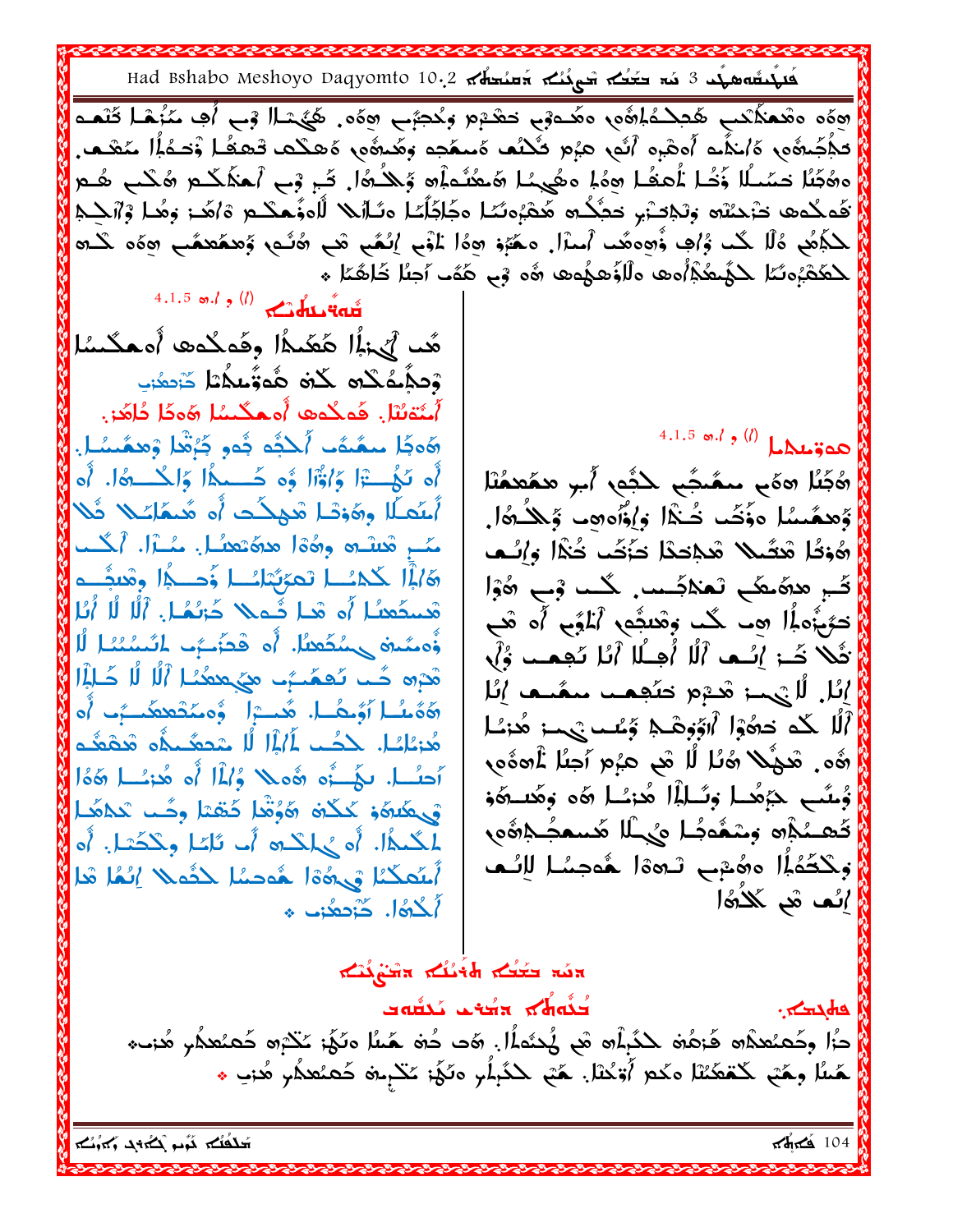Had Bshabo Meshoyo Daqyomto 10.2 مَسْتَعْلَمَ بَسْتَ مَنْ مَسْتَمْسَمَ بِهِ Had Bshabo Meshoyo Daqyomto 10.2 حُكُوْ أَهَٰ بِكُمُه مَعْدٍ. كُمْ هُوْمًا هُوْبً هُنَّىٰ لَّاوُمِ شَـمِـمْ هُـتمْا هكْشَتَ هِهُا كَـهِ. وِلَّا لمْتِوَا كُـبِ كَـلا وَسَهَّـمِمْ هَجَشَـزَا فَمِمْ ِئَلٍ. أَبِيم أَهْتَكُمْ وَأَنَا شَكْتُمْ وِكُنِّ أَفْرَلَ. أَبِيم أَصَّكُمْ قَالَوْا جُدْبٍ مكَّب تهوجه لَكْتَ هَاَوْٓا ۚ. لَكُنْ كَتَفْتُمْ لَيُّوْقَا وْٱلْقَوْشَكْمْ. مَكَّتْ كَوْلَكَ لِمَلَّأُوْهِتْ كَلا هَنَشَا. وَوُقِيْءَ أَهُا وَكَعَدَّاه حَرَّهم مَّنَّا وَٱحْرَا \* گەڭگا. ھ. بى لْمُحَمَّدِ كُـبِلًا وِفَيْءَ۞ هُومْد» شَدْفَكَــن تَحــب. و۞ه وَحَفَنُـا لَا شَــَاقَــنِ كَــُرُهُ <del>گىدەدُد</del>ە پ لْمَصَّحِبِ كَبِلًا وحُبِعُل ووُهلَه هَنُـمَّـى حَكْبُـحـِـ فِى هَا وَلَوْحُطْ وُّەھسُل وُحكَـلا حَـلا \* المُكموشُرْ لْمُحَمِّدِ كَبِلًا وكَحَزًا مَمَا أَهْهُـمك هَٰوْسْعَـك . ثُـم هَٰحْـكـدُّـــــوه حوُكْب مَغْـا وَاهُىڤُه أُل لُهجَمتِ كَبِلًا وكَحَا همَّسُا أَهدَانِ نَعْقَصَ. مكْتشَمدًا لِهَو مكْت وَّه هَيْعَقِر هآههُمهُ عربّه عَدْدُهُل. حمُلًا. أُوُم عَجُلاً وَمِثْلًا حسُّ مَعمُّل هُـم هِمَّا فُنُوهَى. مَى هَجِبًا حِسَبُّلَا وَاُثْجَلًا. وَحَمَّى كَي خَمْعَكُلُهِ هضَسمًا. فُودَهُمُا هَي أَتَبَت ضُغُل. وَاهْت كَي حُمْرَه كَمِعَمَا \* إِسْرَٰىٰلَ حِمَٰلًا . مِحْسَنًا ٱلْمَكَرِ هِمُسُلِ ٱلْمُتَمَعِ. حَكْمَحُمِيجُل ذُخِمَلَ. وَهُجُتِ شُوسُعُوه تَغْلِ خُمْكُسْلَ. وَوُرُو وَوَهُو حِسَّوَءاً!. مَحْجِم حَدَّهخُوسِدًا خَطَّحْجًا وَالمَتَسَّعِ. ةَاحْوَا أَنَّى خَرْجُتْوَا \* بالمستلقظ بالمكافية بالمستحقة المتألف المتحفظ المتحفظ حَصَّا وَجَدٍ وَهُو وَّسَــوَّوْنٍ. قَسَــمِيْلا وَوَدَا أَلَمَا فُتُوهَى وَهوَا ﴾ أُوفِسُا وَحَصَـٰلًا. وضَـ مقەشىقىق ھەنگە ئەنگەھىك هُكُلُّ وَهُمْ كُلُّوَّةُوَيْمْ هُأُهُدْ. لَا أُسِ رُجِسُ قَحْيُهُا. وِتَسَمَّا مَّع حَمَّنَا لَا هِوَا وَ/حَصْرِ تَّ أَلَّا أَمِر رَّحِنْنَـه وأَكُـا نَـهةَا. شَـهْلا ْ رَحِسُ. أَلَّا وَأَحْثَرِ رَحِسُّه وَهُــ وِهَرْفُــب. رَّةُوَا تَسْمَلُ هُوَ حَقَدًا. هَنْ وَبِ مَنْكُسَّ { شَمَعُبُ . هُ . كُنْمَتْ \* وَحـفُلا شَـْمئةَنَّى بِمَعْـلَا رْجِئْتُـِهِ وِأَحُـل م أُحعُــا وَحِنَتْـا وِحُكِـهُــا هُـُا هَحَـقَـفَـقُـطَــا تَكْتُوهِ حَنَّتْ هَكْشُمَاْ أَوْخُشُمَا لَكْتَبْهِي أَوْخُسُّا أَها دْهِلَا مَحْمَلًا مَّى ُو وَّعِنًا. هُكَنُـلًا وَبِمَعِكُمٍ هُومُ تَبْ مَخْذَا أَوْدُتُا. وَهُمَّنَا حَشُّدَخُوْلَا وُّصِمُعُدًا هُنُّعٍ ۖ وَهُحِمَّى ۖ لِأُوضِمُـل هُنَّهٖ تَعُمِيهٖ حُرِجُماً الهُ زَسُمَّا لَكَمْفٍ. ثَ9ةَ ا أَوَهُنُوا دُوْبٍ كُـدْهَكُمْ رُجِئْنُـْهِ وِلَكُـدُا. تلناهم بالخطر بمهذ تطفلخ  $\frac{104}{104}$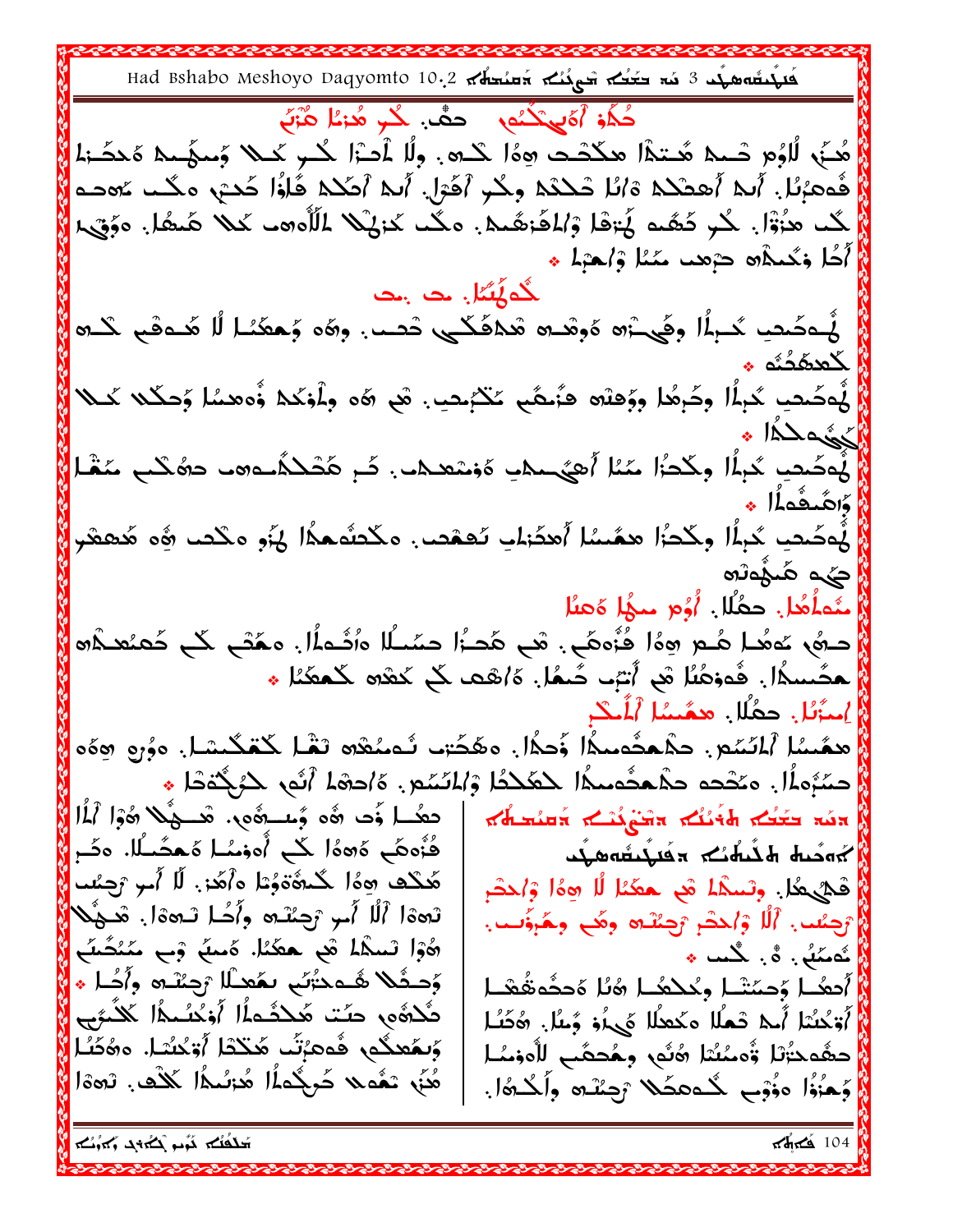Had Bshabo Meshoyo Daqyomto 10.2 مَسْتَعْلَمَ بَسْتَ بَعْدُ الْكُمْسَمْ Had Bshabo Meshoyo Daqyomto 10.2 أَفْ حَمُّلًا آَحَلًا هَكَّىلاً مَّدْلَمُّدَهَّمِ أَنَّذُهِ ۖ آجِئْنُــرٍ أَمكُنُــا وحَــعكَنُــا أَهــ خَاوْحُــا. تَاهَـــز أُهضَه أَحعُل وحَمعَنُـل هَٰلَلتَٰـل مْحَلِحُـمَّـب حنْقَصُدْنَا مَعَسَدَقْـا وكُرْبِ حَكْشُــهِ. وحُمىنُرُل وهَيعُثَمائُم تَمْسَٱل: / وقَمْ أُهِمَّ لْأَدُّه أَنْ مَعَدَّمُلُّكُمْ لَحَبَّى رَجِئْنَهِ. شَكَّلُّكُمْ |حَافِكُم أَقِكْتُمْ لَ**مُ**عَكَّمٍ رَحِنْتُمْ ﴾ هُزَ*نُ*ا ەأسىر ۋاھَد قىي ۋەھ9 مگىسُل أَحعُل أَكْسَرُهُ الْمَعْمَدِ فُنُوهَبِ وَخُوْمَبِ هُــَوْنِ. وْالمَّكِيجُوبِ حَصْنُا لِكَمُّمَّا. ھُضَّا لَحُعكَــهِ كَمِيَّةٍ كَتْتَبَاهَاهَمَا. أَوْهَا وَلَعْظُلا هَالْمَلْمَشْمَاهَا رْحِمْلُا وأَحْدَهُا. دَحْد أُسو رْحِمْنُـا وثَـلا مَـٰـرِ لْكُلُّهِ. هُـَهُلاً وَحَقَـٰٓةٍ! لَكُـه وَتَسَّـهُ ۖ هُنُـهِ بَعْسَفَ الصَّفَّاهُمْ وَهُوا اللَّهُ .. وَسَعْمَهُ لحدُّهِ ٱللَّا وتَعَلَّمُنَّهُم لَكُنَّهُنَّهُمْ مِّنُصُّبَ ودُدَّب رَحِنْـه هَّبُـمُـا وأكْــهُا هأا أُسـر ەتددۇە، ەتملىئە، لمەشەئېتتەۋە. ەأسو رْجِئَعُ نَزْوَا أَلَّا أَمِرٍ رَجِئْنَهِ وِأَحْدُّا ﴾ وْاهُمْ حَكْسُلْ. كَمْ يُرْكَحِدُّو، ولَا حِتْحِفًا. ھُکُنُـا ضُـۃنٓا نَـھوُم مَعَمَـلَـــ رُحِنْنَــھ وِضًا ولَا حَرَهجُا ٱلمَوَّهِ وَهُمْ مَعْ حَجَّيْهُم وأَحْدَهُا أَسِرٍ وْاهَدٍ; هَٰلَاقَـبٍ. مَتنكَــٰهُـلُّا هِتَمِمْا هُنُـمٍ وِمُصْــٰـٰهُمٍ مْبِي أُحُقُّـضُمٍ. ئُكْتُوبُ أَحَكْتُوبٌ حَكْتَتْهَا وَأَحْتُواْ. أَلَّا حَرِهُما مَعْسُرًا وَاهِدًا وِهُدِهُما وَيُدَهُمَا ەْھگىسًا أَوْهَا ݣَاتْ وْتْھتَكْلا ݣْلْكْفْرْقْلُهِ. لَّكْتُكُمْ دُهُو. وأَنْكُلُوهَمْ هَقَيْسُلُ. / وَقَوْءُوهُ؟ ەلَّا وِنْدَكْمْ رُحِبُ نُعْفَـْهِ ٱلَّا كُــْمَ تَغُـُّـهِ ْ أ. ٹس ٹی 6ہ وَهگرم وہ او گرُها گُش بعُشْم دَلَامُ: ، أَنَا أَلَمْهَ لَا وَاحْشَرْ رَحِبُ لكَ هُوْا. كُلّْ نَهْدَتُ هَٰٓ يَتَمُّلْ تَقْعُلَاشُمْهِ لَّٰهِمَــٰ }لَّا ٱرۡحِنُنَـٰا وِهُهٖ وِهَٰٓزُوۡنَــٰبَ ﴾ [ا حَقْعَكُمْ مَنْشَاءُ وَحَزْوَا ﴾ [الْكَنْدُ الْمَكْمَونَ تَاهَٰذ إِنَّف. وهَنَّه رُحِبُ أَحْدَهُ!؟ هَا أَحْدِهُ! أَحْمٍ. هَجِهُجُماً هُ ٱلمَّنِبُ كُلهِ جَنَّا. أُوكِي كُلِّ حَقَنُدُوهِ لَلْاتَّقُدُمُ إِحْمَرِ حَذَّهُا ا ەفَامُا كُمْ وَىئْدەر دېچىْنە وِأُشُمْ شَــوْلًا هَّبَـٰقًا. ٱوْهـٰ وُبِـفُلَا ٱنَّـٰهِ ۖ كَحَذَّفَـٰا هِنْـٰهُو تُقَعُـكَٰہٖ وِلَـاهــَٓ;َٰٓڡ شَـح هَـتَنَــه وَصَـهُـُـدًا. لْمُعْدَهُـــده بِ لَلاُثُمْـَـا مِثْلاً وِحُدْ ا مْنَح ەَهلَهْزُىل ݣْلاھْمْلْ هُدْتْهِ وْأَهْزِ. ھَوَ كُب بِمُعْلَلٍ. وَكُمْ حَعَدَةِكُمَّا كَكِسُومٍ ٱلْلَّهُ أَفْ ـُبُـْــدًا وْ/يُــز تُعْــةطَــر. 5حكـــد ــُبْـنــدًا حعَكَ:وهُمُّال هُو وذُهْبِ هُوْسًا ذُوْلِ حُدِي وأَكْـد مْتّْكْــر. هُد كْـد عْكِدْأَا وْأَوُلَا هِ مُحْشَلِ حَكُلاً حَزًّا ۖ وَقُسْعَ ﴾ وحَجَزَتُهَا وَ عَدَّ وَ هُ وَ عَدْ ھُھوُملُر. ھَت كُت ھُبِكَا وُاُسْا ھَبُھُتَرَ. وْلِ أَحُثْنَا فَيَتُبُدُ ذُوْبٍ لَحْطَنَـٰهُۖ وَ هُـٰهُـٰ ۖ هُرهُووُل مِتْمِي. لَّكُنْ تُبِي، مُّدْهِ، مُّعَمَّ \* شَملؤُنوڤُوب. فعُنْدا مُكَسِّزُنُكُمْ أَكْسا حَعَكْتُنْدا ەْھگىسًا قەڭدەھ ؒأَهُد: ، ھُزْسًا ھَتْكَسَب وِٱلطَّنَّة هُزَوُّه أَهْ هُدَيْلاً شَمْلَةُ لَا قُومُنُسَّلَ. وهُم أَحدٌ أُمو رُحِمُّو \* هُوتَدَتْمٍ كُي كُتُّوءاً! حَكَبُهُمَاتُو وتَثَلُّلًا كُلِّي مَكْمِ هِقُواْمِلاً أَهَدَهِ. 16 أَنْا كُحِبْرِ أَنَا أَوُّحْشَـٰماً الْمَعْكَمُـا كَعْنَـرِهِ . وتَـٰهُـلا فَـٰاؤُا هُذب هُعَكِلا إِنَّا. / وهعدالله: في: فيُّ وَحِكْمُلْ. وِتَحَتُّرًا. مَّد. هُ. مَّا مَ

تشابههم للإنكش بمقفى المتفقفة